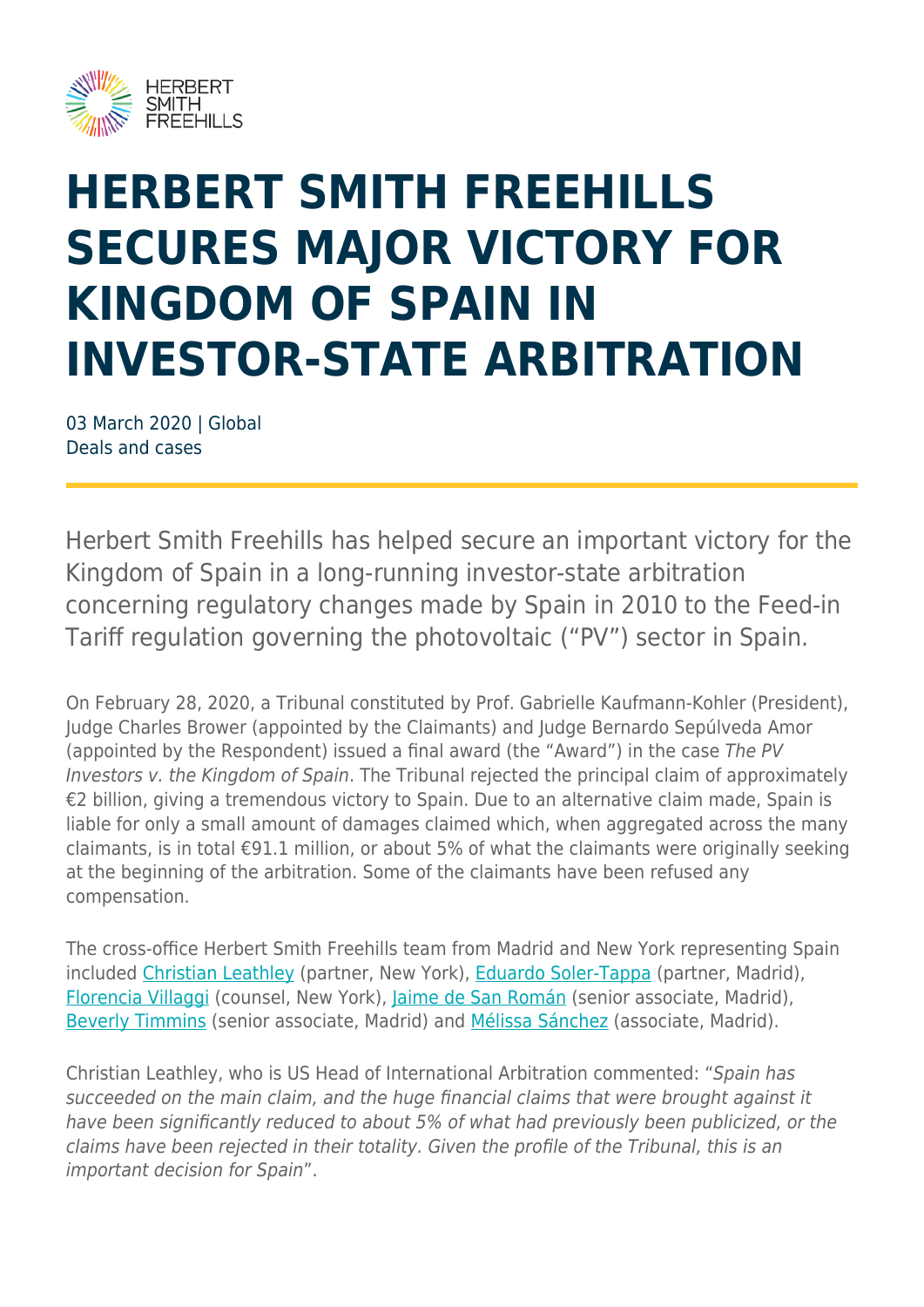Eduardo Soler-Tappa, who is Head of the Dispute Resolution practice in Madrid, remarked: "It has been a long legal battle of over 8 years. In the end, the Tribunal sided with Spain's position from the very beginning, i.e., that the Claimants could only have a legitimate expectation to receive a reasonable rate of return. The Tribunal also concluded that the disputed measures were reasonable, not arbitrary, proportionate and transparent. This was the core of the dispute".

## **Background**

This ad hoc arbitration was brought under the Energy Charter Treaty ("ECT") pursuant to the 2010 UNCITRAL Arbitration Rules, administered by the Permanent Court of Arbitration. The claim was first brought at the end of 2011 by a group of 88 individual claimants that invested in Spain from 2007 to 2010. On October 13, 2014 in a Preliminary Award on Jurisdiction, the Tribunal dismissed 62 of the PV investors for lack of standing, while assuming jurisdiction over 26 claimants that grouped in 14 corporate groups (the "Claimants").

This was the first case filed under the ECT against Spain in relation to the Spanish energy reform that took place between 2010 and 2014. The long awaited Award comes after more than 8 years since the initiation of the claim, and after 18 awards have been rendered by different tribunals against Spain related to the same issue.

The Tribunal dismissed in full the Claimants' Primary Claim, that Spain breached Article 10 of the ECT by (i) violating the Claimants' legitimate expectations of obtaining the fixed tariff under RD 661/2007; and/or (ii) enacting measures that were unreasonable, arbitrary, disproportionate and not transparent.

The Tribunal concluded that "the regulatory framework, including RD 661/2007, did not provide for a stabilization guarantee according to which investors would enjoy an immutable tariff for the life of their plants." The Tribunal agreed with Spain that under the Spanish regulatory framework at the time of the investment, the Claimants could only expect to receive a reasonable rate of return. The Tribunal further sided with Spain in finding that the disputed measures were reasonable, not arbitrary, proportionate and transparent.

This is a critically important decision, since it pushes against the tide of decisions that were coming out against Spain, and rejects the proposition that the law enacted can be interpreted to have a stabilizing effect. This was the core of our defense. Coming from Prof. Kaufmann-Kohler also means this is a very important victory for Spain.

The Tribunal then turned to consider the Claimants' Alternative Claim, which was that Spain did not provide a reasonable rate of return to the Claimants' investments. It found that since there were 10 Claimants that were receiving a return that was slightly below a 7% post-tax rate, they were not receiving a reasonable return under the disputed measures.

The Tribunal ordered Spain to compensate those 10 Claimants. The aggregated amount that Spain was ordered to pay those Claimants totals €91.1 million, which is around 5% of what the Claimants were requesting at the beginning of the arbitration.